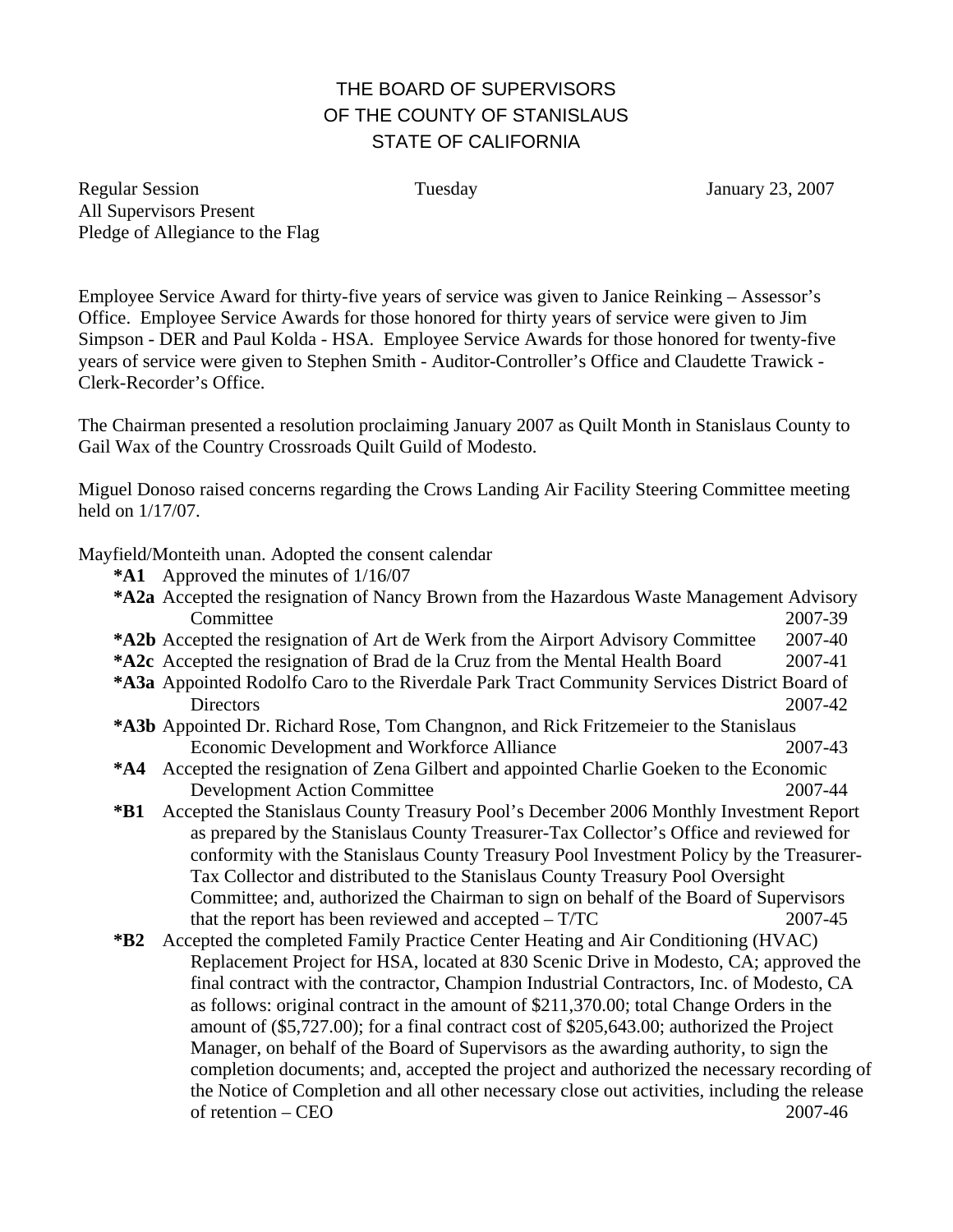- **\*B3** Authorized the expenditure of Public Facility Fees to purchase equipment and services necessary to upgrade the data infrastructure to improve Internet access for customers of the Stanislaus County Library; and, directed the Auditor-Controller to increase appropriations and estimated revenue in the Library budget unit in the amount of \$66,000 through a transfer from Public Facility Fees M-64-F-15 2007-47
- **\*B4** Authorized the expenditure of Public Facility Fees for the purchase of additional books, DVDs, audiovisual and other materials for the Stanislaus County Library; and, directed the Auditor-Controller to increase appropriations and estimated revenue in the Library budget unit in the amount of \$100,000 through a transfer from Public Facility Fees

M-64-F-16 2007-48

- **\*B5** Appointed the 2007 Discipline/Equal Employment Opportunity (EEO) Grievance Appeals Board: David Ingersoll, Child Support Services as the Department Head member, Julie Machado, Deputy Probation Officers Association (DPOA) as the Employee member and Local Attorney Darrell Champion to serve as the Chairperson; appointed Alternates to the panel as follows: local attorneys Dave Walker and Jeffery Olson to serve as Alternate Chairpersons, Vanessa Czopek, Stanislaus County Librarian as the Department Head Alternate member, Phyllis Voorhees, SCEA as the First Alternate Employee member, Kathleen Grundy, SEIU as the Second Alternate Employee member, Bernie Fairfield, CAA as the Third Alternate Employee member, and Darrell Freitas, SSMA as the fourth Alternate Employee member 2007-49
- **\*D1** Set a public hearing on 2/6/07, at 9:25 a.m., to consider Williamson Act Cancellation Application #2006-01 and Use Permit Application #2006-03, Turlock Sportsman's Club, a request to cancel Williamson Act Contract #78-3489 to allow operation of a recreational vehicle camp with electrical and sewer hook-ups for use by individual recreation vehicles on a 13 acre parcel, in the A-2-40 (General Agriculture) zoning district, located at the northwest corner of Crows Landing Road and Carpenter Road, in the Patterson/Newman area – Planning 2007-50
- **\*D2** Approved the finding that the City of Patterson's proposed sphere of influence expansion is logical and orderly; and, directed the CEO to notify LAFCO of the County's agreement with the expansion request – Planning  $2007-51$
- **\*D3** Rescinded all or a portion of Williamson Act Contract #1973-1446 (Interstate 5, west of Newman) and approved a new contract pursuant to Minor Lot Line Adjustment 2006-55 (Cerutti-Maffei); authorized the Planning Director to execute new contracts; finds the new contract or contracts would enforceably restrict the adjusted boundaries of the parcel for an initial term for at least as long as the unexpired term of the rescinded contract or contracts, but for not less than 10 years; finds there is no net decrease in the amount of the acreage restricted; in cases where two parcels involved in a lot line adjustment are both subject to contracts rescinded pursuant to this section, this finding will be satisfied if the aggregate acreage of the land restricted by the new contracts is at least as great as the aggregate acreage restricted by the rescinded contracts; finds at least 90 percent of the land under the former contract or contracts remains under the new contract or contracts; finds after the lot line adjustment, the parcels of land subject to contract will be large enough to sustain their agricultural use, as defined in §51222; finds the lot line adjustment would not compromise the long term agricultural productivity of the parcel or other agricultural lands subject to a contract or contracts; finds the lot line adjustment is not likely to result in the removal of adjacent land from agricultural use; and, finds the lot line adjustment does not result in a greater number of developable parcels than existed prior to the adjustment, or an adjusted lot that is inconsistent with the general plan – Planning 2007-52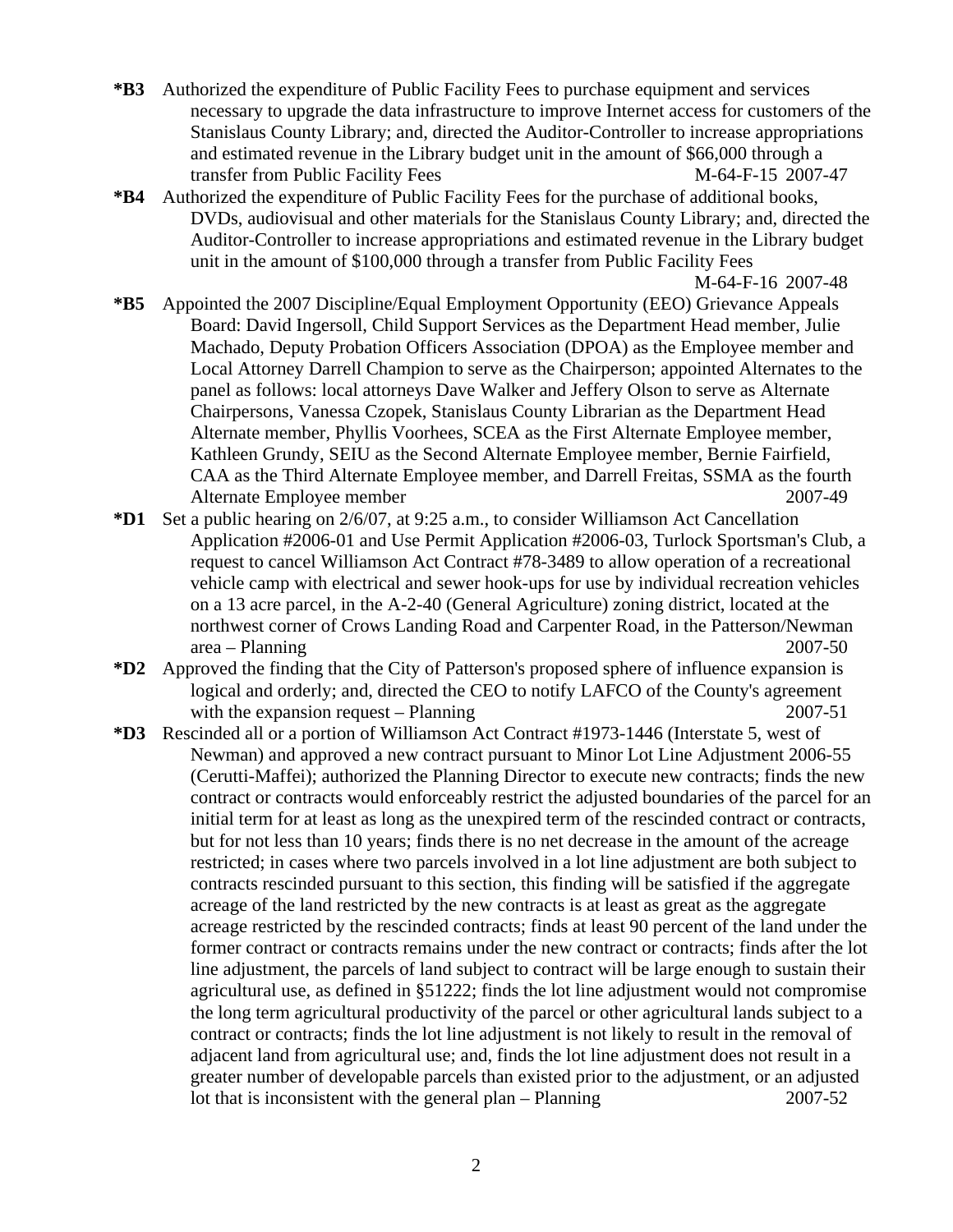Grover/DeMartini unan. **9:20am** Finds that the notice of the public hearing was given pursuant to Government Code §53753(b), Streets and Highways Code §22552, and Streets and Highways Code §22588; conducted the public hearing to receive comments regarding the North Ceres Annexation to Bystrum Landscape and Lighting District; the proposed method for calculating the amount of the annual assessment, and the levy of the annual assessment to pay for the street lighting service; and, authorized the Clerk of the Board to oversee the tabulation of ballots and submit the results to the Board of Supervisors at the scheduled Board meeting on  $2/6/07 - PW$  DLA-2-6 2007-54

Mayfield/Grover unan. **B6** Proclaimed the existence of a local emergency throughout Stanislaus County based upon the effect of extraordinary low and freezing temperatures; authorized a request that the Governor proclaim a State of Emergency; and, authorized a request for a Presidential Declaration for Damage due to the extreme January 2007 freeze in Stanislaus County 2007-53

**Corr 1** Referred to DER, a copy of the Fire/Life Safety Inspection Report for the Stanislaus County Honor Farm and Public Safety Center.

**Corr 2** Referred to Planning and Community Development, a copy of the Preliminary Report and the Draft Environmental Impact Report for the Proposed 2007 Amendment to the Redevelopment Plan for the Hughson Redevelopment Project from Urban Futures, Incorporated.

**Corr 3** Acknowledged receipt of claims and referred to the CEO-Risk Management Division the following claims: Cleo Peichoto, Administrator for the Estate of Joaquin Jack Cabral, III; Estate of Arcelia Marentes Jauregui (deceased), Horacio Martinez, individually, and as Guardian ad Litem of a Minor, and a Minor; Jill Moniz; Rafael Ramos; and, Robert J. Ferriera.

The Board had a discussion regarding the Governor's proposal to have two primary elections in 2008. The Presidential primary would be held in February, and another primary would be in June for other elections. The Board voiced concerns regarding the additional cost to the County, and noted that the State moved the Primary 10 years ago and that it was not successful.

The CEO reported that the County received an A+ rating from Standard and Poors for the refunding of the County's Certificates of Participation, and noted that this is the highest rating in the history of Stanislaus County. He recognized Assistant Executive Officer Monica Nino-Reid for her work in obtaining this excellent rating. The CEO also gave an update regarding State legislation including: SB 5, AB 151, Proposition 1B, Proposition 1E, and Proposition 84. He is working with the County's legislative advocate to prepare bills for negative bail out, CSA fingerprinting for Cal-Works and food stamps, food inspection fee recovery for school inspections, Williamson Act updates for smaller parcels, and reassigning the Conflict of Interest for Schools from the County to the County Board of Education. He noted that there are also a number of federal issues that will be discussed with the County's representatives in Washington DC in February and March.

Supervisor Mayfield asked questions regarding the funding for the road improvements to State Route 219.

The CEO announced that the State of the County address will be given by Chairman O'Brien on 1/30/07 at 9 a.m. in the Basement Chambers of 1010  $10^{th}$  Street, Modesto, CA.

The Chairman announced that there will be a Stanislaus County Planning Commissioner's 30th Annual Workshop on Saturday, 1/27/07 at 8:30 a.m. at the Harvest Hall at the Agricultural Center, 3800 Cornucopia Way, Modesto, CA.